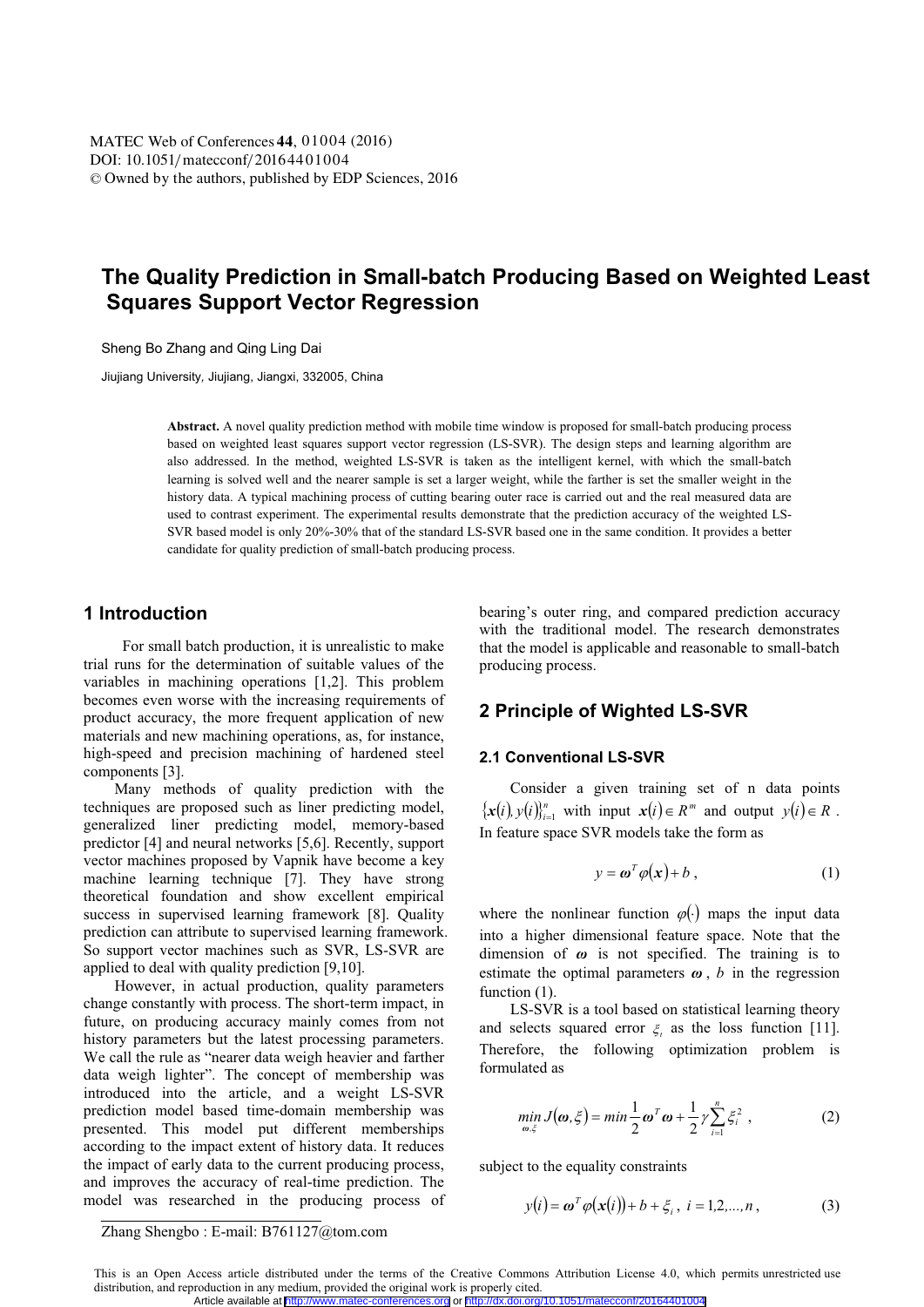where  $\gamma$  is a positive constant parameter used to control the tradeoff between the training error and the model complexity. The larger  $\gamma$  is, the less error of regression model will make. This is the only free parameter in the LS-SVR formulation.

The parameter  $\omega$  can be evaluated according to objective function (2) and constraints (3). This corresponds to a form of ridge regression and Lagrange function is given by

$$
L(\boldsymbol{\omega}, b, \xi, a) = \frac{1}{2} \boldsymbol{\omega}^T \boldsymbol{\omega} + \gamma \sum_{i=1}^n \xi_i^2
$$
  
- 
$$
\sum_{i=1}^n a_i (\boldsymbol{\omega}^T \boldsymbol{\varphi}(\mathbf{x}(i)) + b + \xi_i - y(i)), \qquad (4)
$$

with Lagrange multipliers  $a_i$ ,  $i = 1,...,n$ .

The optimal  $\mathbf{a} = [a_1, \dots, a_N]^T$  can be solved on Karush-Kuhn-Tucke conditions [2], which for optimality are

$$
\begin{cases}\n\frac{\partial L}{\partial \omega} & \to & \omega = \sum_{i=1}^{n} a_i \varphi(\mathbf{x}(i)) \\
\frac{\partial L}{\partial b} & \to & \sum_{i=1}^{n} a_i = 0 \\
\frac{\partial L}{\partial \xi_i} & \to & a_i = \gamma \xi_i \\
\frac{\partial L}{\partial a_i} & \to & \omega^T \varphi(\mathbf{x}(i)) + b + \xi_i - y(i) = 0\n\end{cases} (5)
$$

After elimination of  $\xi$ ,  $\omega$ , the solution is solved by the following set of linear equations

$$
\begin{bmatrix} 0 & \boldsymbol{\Theta}^T \\ \boldsymbol{\Theta} & \boldsymbol{\Omega} + \gamma^{-1} \boldsymbol{I} \end{bmatrix} \begin{bmatrix} b \\ a \end{bmatrix} = \begin{bmatrix} 0 \\ Y \end{bmatrix}, \tag{6}
$$

where *I* is the identity matrix,  $\boldsymbol{\Theta} = [1,...,1]^T$ ,  $a = [a_1, ..., a_n]^T$  and the Mercer condition

$$
\boldsymbol{\Omega}_{ij} = \varphi(\mathbf{x}(i))^T \varphi(\mathbf{x}(j)) = \psi(\mathbf{x}(i), \mathbf{x}(j)), \qquad (7)
$$

has been applied.

Lagrange multiplier *a* and model offset *b* could be solved in formula (6), which could also be expanded as

$$
\boldsymbol{\Theta}^T \boldsymbol{a} = 0 ,
$$
  

$$
b\boldsymbol{\Theta} + (\boldsymbol{\Omega} + \gamma^{-1}\boldsymbol{I})\boldsymbol{a} = \boldsymbol{Y} ,
$$

namely,

$$
\hat{\boldsymbol{a}} = \left(\boldsymbol{\Omega} + \gamma^{-1}\boldsymbol{I}\right)^{-1} \left(\boldsymbol{Y} - \boldsymbol{b}\boldsymbol{\Theta}\right). \tag{8}
$$

Substituting formula (8) into formula (6), and

$$
\boldsymbol{\Theta}^T \boldsymbol{a} = 0 \rightarrow \boldsymbol{\Theta}^T \left( \boldsymbol{\Omega} + \gamma^{-1} \boldsymbol{I} \right)^{-1} \left( \boldsymbol{Y} - b \boldsymbol{\Theta} \right) = 0
$$

$$
\rightarrow \hat{b} = \frac{\boldsymbol{\Theta}^{T} (\boldsymbol{\Omega} + \gamma^{-1} \boldsymbol{I})^{-1} \boldsymbol{Y}}{\boldsymbol{\Theta}^{T} (\boldsymbol{\Omega} + \gamma^{-1} \boldsymbol{I})^{-1} \boldsymbol{\Theta}}.
$$
 (9)

The finally results into the following LS-SVR model for function estimation

$$
y = \sum_{i=1}^{n} \hat{a}_i \psi(\mathbf{x}, \mathbf{x}(i)) + \hat{b} \,. \tag{10}
$$

#### **2.2 Weighted LS-SVR**

In this paper, we introduced the weight into standard LS-SVR. That is to introduce the weight terms  $w_i$  into each sample of LS-SVR to change the importance of input sample  $\{x(i), y(i), w_i\}_{i=1}^n$ , where,  $0 \le w_i \le 1$ . Thus, the optimization objective function of Equation (2) is reexpressed as

$$
\min_{\boldsymbol{\omega}, \xi} J(\boldsymbol{\omega}, \xi) = \min \frac{1}{2} \boldsymbol{\omega}^T \boldsymbol{\omega} + \frac{1}{2} \gamma w_i \sum_{i=1}^n \xi_i^2. \qquad (11)
$$

The Lagrange function is re-structured as

$$
L(\boldsymbol{\omega}, b, \xi, a, w) = \frac{1}{2} \boldsymbol{\omega}^T \boldsymbol{\omega} + \gamma \sum_{i=1}^n w_i \xi_i^2
$$

$$
- \sum_{i=1}^n a_i (\boldsymbol{\omega}^T \boldsymbol{\varphi}(\mathbf{x}(i)) + b + \xi_i - y(i)). \tag{12}
$$

According to the optimum conditions, the matrix is also re-structured as

$$
\begin{bmatrix} 0 & \boldsymbol{\Theta}^T \\ \boldsymbol{\Theta} & \boldsymbol{\Omega} + \gamma^{-1} \boldsymbol{W} \boldsymbol{I} \end{bmatrix} \begin{bmatrix} b \\ \boldsymbol{a} \end{bmatrix} = \begin{bmatrix} 0 \\ \boldsymbol{Y} \end{bmatrix}, \qquad (13)
$$

where  $W = [w_1^{-1}, w_2^{-1}, ..., w_N^{-1}]$  is the weight vector.

Estimation function of weighted LS-SVR can be obtained by solving the weighted matrix (13) as

$$
\hat{a} = (\mathbf{\Omega} + \gamma^{-1} W \mathbf{I})^{-1} (Y - b \mathbf{\Theta}),
$$
\n
$$
\hat{b} = \frac{\mathbf{\Theta}^T (\mathbf{\Omega} + \gamma^{-1} W \mathbf{I})^{-1} Y}{\mathbf{\Theta}^T (\mathbf{\Omega} + \gamma^{-1} W \mathbf{I})^{-1} \mathbf{\Theta}}.
$$
\n(14)

# **3 Quality Prediction Using Weighted**

# **LS-SVR**

Let  $x(t_0 + \tau)$ ,  $x(t_0 + 2\tau)$ , ...,  $x(t_0 + n\tau)$  be a measured quality series with sampling time  $\tau$  in a machining process. Our objective is to predict the future quality of the piecework from the series  $x(t)$  according to the history quality data. However the quality series data are single-dimension usually, it is different to be used to the regression modeling directly.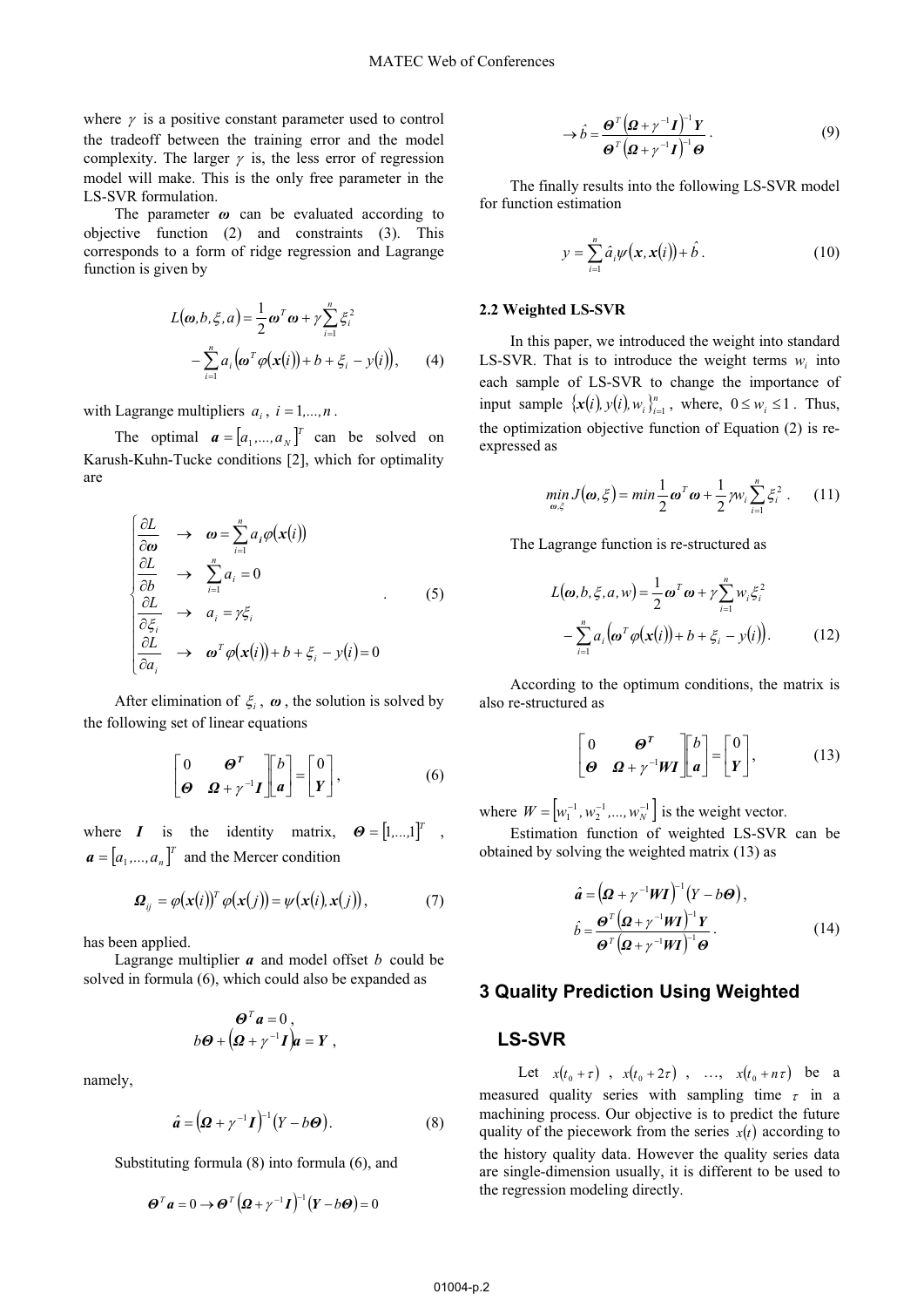For this problem, we apply the technique of mobile time window (MTW) of nonlinear quality series, the width of which is set to include m+1 data points [8]. In the model building, move the MTW on time series from the anterior to posterior, and the process of data extraction is shown as Figure 1.

The relationships in the MTW between  $x(t_0 + k\tau)$ and  $x(t_0 + (k-1)\tau)$  are supposed to be a nonlinear map

$$
x(t_0 + k\tau) = f\{x(t_0 + (k-1)\tau), ..., x(t_0 + (k-m)\tau)\}
$$
 (15)

where *m* is MTW width and also called embedding dimension. If *m* is small, the past values are not enough to predict the future value; however, if m is high, the training is hard.



**Figure 1.** The process of MTW data extraction

Supposing that the current position of MTW is *i* , the input vector  $x_i$  are the data from  $i-1$  to  $i-m$  on the quality series where  $x_i$  denotes  $x(t_0 + (i-1)\tau)$ ,...,  $x(t_0 + (i-m)\tau)$ , and the output  $y(i)$  is  $x(t_0 + i\tau)$ . When the MTW moving, the next training sample  $\{x(i+1), y(i+1)\}$  can be produced continually.

The training sample set are input into weighted LS-SVR to get the regression parameters *a* and *b* . When the future value is predicted using the weighted LS-SVRbased model, the parameters *a* and *b* are substituted in model (3) and the MTW is also shifted to the corresponding position. The history quality data  $x(t_0 + (i - 1)\tau)$ ,...,  $x(t_0 + (i - m)\tau)$  are taken as input data  $x(i)$  to obtain the model responses  $\hat{y}(i)$ , which are the prediction value of  $x(t_0 + i\tau)$ . The modeling process of quality series prediction with weighted LS-SVR is shown as Figure2.



Figure 2. Quality series prediction modeling with wighted LS-SVR

The degree of importance and the impact on the future quality data by history data is increasing from far to near. Different membership to history samples according to its difference positions in the time domain

are observed. That is to say, nearer data samples are given larger weight, while further data samples are given smaller weight. Through this weight, in the quality series, the nearer samples are enhanced and the farther ones are weakened.

We apply the index distribution as the weight, and the actual weight of index distribution is available as follows

$$
w_i = \alpha (1 - \alpha)^{n - i}, \qquad (16)
$$

where  $\alpha$  is index coefficient,  $0 < \alpha < 1$  and  $i = 1, 2, ..., N$ . Form (16), the sum of weights is

$$
\lim_{n \to \infty} \sum_{i=1}^{n} w_i = \lim_{n \to \infty} \sum_{i=1}^{n} \alpha (1 - \alpha)^{n-i} = 1.
$$
 (17)

The index coefficient  $\alpha$  in time domain is very important to solve multivariate linear equation (15). It impacts on the accuracy of results obviously. Under normal circumstances, if the time sequence is stable, linear distribution and less value of  $\alpha$  can be selected; if the data sequence fluctuates more seriously, index distribution and lesser value of  $\alpha$  can be selected. The value of  $\alpha$  can also be selected through optimized calculation with the least fitting error.

# **4 Experiments**

An automatic turning process has been observed, and the real deviation sequence for outer ring of bearings size is shown in Table I. The tolerance of the outer ring is  $90^{+0.45}_{+0.30}$  where,  $\Delta D_{s_{max}}$  is the largest deviation of the outer ring's diameter by measurement. In the turning process, there are system factors (such as tool wear, thermal deformation, etc.) and random factors (such as system vibration, rough material, etc.) impacting the turning quality.

**Table 1.** Real deviation sequence for outer ring size

|                         |      |                |      |      | UNIT: MM |      |      |  |
|-------------------------|------|----------------|------|------|----------|------|------|--|
| No.                     | 1    | $\overline{2}$ | 3    | 4    | 5        | 6    | 7    |  |
| ΔD<br>$s$ max $s$       | 0.38 | 0.37           | 0.38 | 0.39 | 0.42     | 0.41 | 0.40 |  |
| $\Delta D$<br>$s$ min s | 0.35 | 0.33           | 0.32 | 0.35 | 0.37     | 0.37 | 0.36 |  |
| No.                     | 8    | 9              | 10   | 11   | 12       | 13   | 14   |  |
| ΔD<br>$s$ max $s$       | 0.38 | 0.36           | 0.42 | 0.44 | 0.40     | 0.37 | 0.40 |  |
| ΔD<br>$s$ min $s$       | 0.35 | 0.32           | 0.39 | 0.40 | 0.35     | 0.33 | 0.34 |  |
| No.                     | 15   | 16             | 17   | 18   | 19       | 20   | 21   |  |
| ΔD<br>s max s           | 0.42 | 0.45           | 0.42 | 0.41 | 0.40     | 0.42 | 0.41 |  |
| ΔD<br>'s min s          | 0.38 | 0.41           | 0.38 | 0.36 | 0.38     | 0.39 | 0.36 |  |
| No.                     | 22   | 23             | 24   | 25   | 26       | 27   | 28   |  |
| ΔD<br>$s$ max $s$       | 0.44 | 0.43           | 0.43 | 0.42 | 0.43     | 0.44 | 0.46 |  |
| ΔD<br>s min s           | 0.38 | 0.37           | 0.40 | 0.38 | 0.36     | 0.40 | 0.41 |  |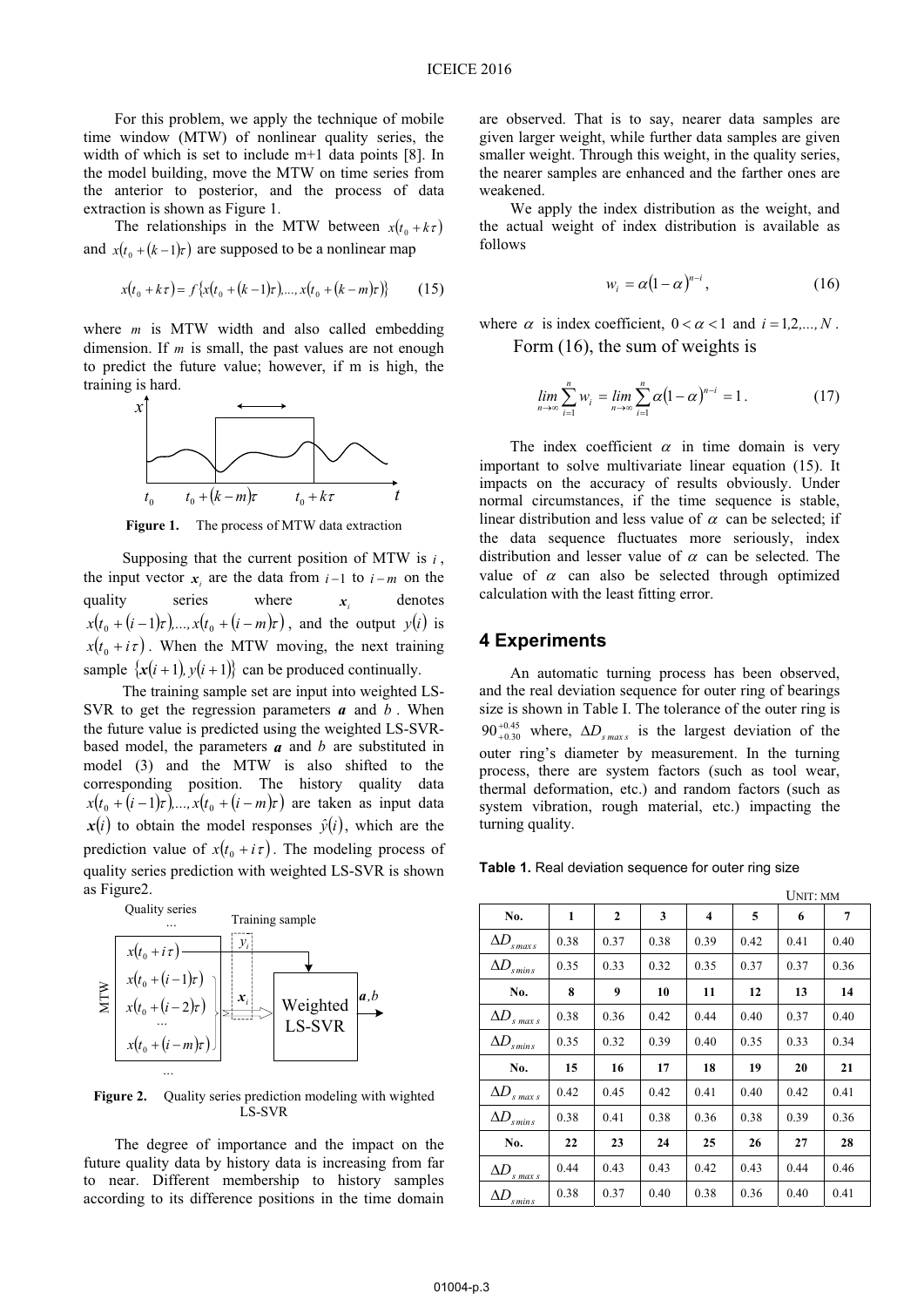Firstly, different prediction models using three-order polynomial regression, four-order polynomial regression, BP neural network, standard LS-SVR, and weighted LS-SVR were set up respectively, with the first twenty-five data in Table 1. Then the values of the 26th, 27th, 28th work pieces were predicted and the results were compared with the real ones.



( *a* ) 3-order polynomial based model; ( *b* ) 4-order polynomial based model;

Figure 3. Prediction using polynomial based model

In the experiments, the width of time was all set as 5. The polynomial and BP neural network are realized with the polynomial function and artificial neural network toolbox in Matlab6.5, respectively. In the BP neural network based model, the learning rate  $a = 0.1$ , hidden layer neurons were taken 6 and training steps is 10000. The prediction results using polynomial based model are shown in Figure 3.

In the testing, the data from  $3<sup>th</sup>$  to  $25<sup>th</sup>$  are taken as regression checking, and the data from  $26<sup>th</sup>$  to  $28<sup>th</sup>$  are taken as the testing. From Figure 3, it is obvious to see that polynomial model can predict quality deviation caused by system factors but cannot predict those by random factors in turning process.

Standard LS-SVR and weighted LS-SVR algorithm were achieved by matrix function in matlab6.5, with the parameter adjusting constant valued 500. RBF was chosen as Kernel function of above two models with the parameter  $\sigma = 0.1$ , and in the weighted LS-SVR based model, the distribution parameters  $\alpha = 0.3$ . The predicted deviations of LS-SVR and weighted LS-SVR based model are shown in Figure 4.



( *a* ) Standard LS-SVR based model; ( *b* ) Weighted LS-SVR based model;

#### **Figure 4.** Prediction results using different LS-SVR based model

As seen from Figure 4, LS-SVR model has high regression precision for training samples. Output sequence of the LS-SVR model almost coincides with the real deviation sequence. There are more regression errors on the first half of sample sequence based on weighted LS-SVR model but much higher precision on the second half of the sample sequence. It's better to predict the three future data by weighted LS-SVR based model.

Mean square error 
$$
MSE = \sum_{i=1}^{n} (\hat{y}_i - y_i)^2 / n
$$
 was

introduced to compare the prediction precision of each model, where  $\hat{y}_i$ ,  $\hat{y}_j$  and *n* are output of models, output of training sample sets, and the number of training samples, respectively. The prediction precisions of each model are shown in Table II.

**Table 2.** Prediction precision of different model

| Method                    |            | 26 <sub>th</sub> | 27th  | 28 <sub>th</sub> | <b>MSE</b> |
|---------------------------|------------|------------------|-------|------------------|------------|
| Real value                | 0.43       | 0.44             | 0.46  |                  |            |
| 3-order<br>polynomial     | Prediction | 0.431            | 0.434 | 0.437            | 0.010      |
|                           | Error      | 0.001            | 0.006 | 0.023            |            |
| 4-order<br>polynomial     | Prediction | 0.421            | 0.415 | 0.406            |            |
|                           | Error      | 0.009            | 0.025 | 0.054            | 0.029      |
| Standard LS-<br>SVR.      | Prediction | 0.408            | 0.441 | 0.450            |            |
|                           | Error      | 0.022            | 0.001 | 0.010            | 0.011      |
| Weighted<br><b>LS-SVR</b> | Prediction | 0.429            | 0.436 | 0.452            |            |
|                           | Error      | 0.001            | 0.004 | 0.008            | 0.004      |

Analyzing the prediction results shown in Table III, we can contend that in all these experiments, weighted LS-SVR based model outperforms its main competitors – polynomial and standard LS-SVR based models. The MSE of weighted LS-SVR prediction model is only 20%- 30% that of standard ones. That proves the rule: "nearer data weigh heavier and farther data weigh lighter".

### **5 Conclusions**

The main benefits of this presented prediction model are that it could be applied to quality prediction of smallbatch producing process well and make history data 'nearer is more weight' through using the index distribution as the weight in time domain.

The testing result of weighted LS-SVR based prediction model is very competitive in comparison with the other models. Thus the presented prediction model is demonstrated to be capable of describing the variety of quality with time.

### **References**

1. C.A. Van Luttervelt, and J. Peng, "Symbiosis of modelling and sensing to improve the accuracy of workpieces in small batch machining operations,"